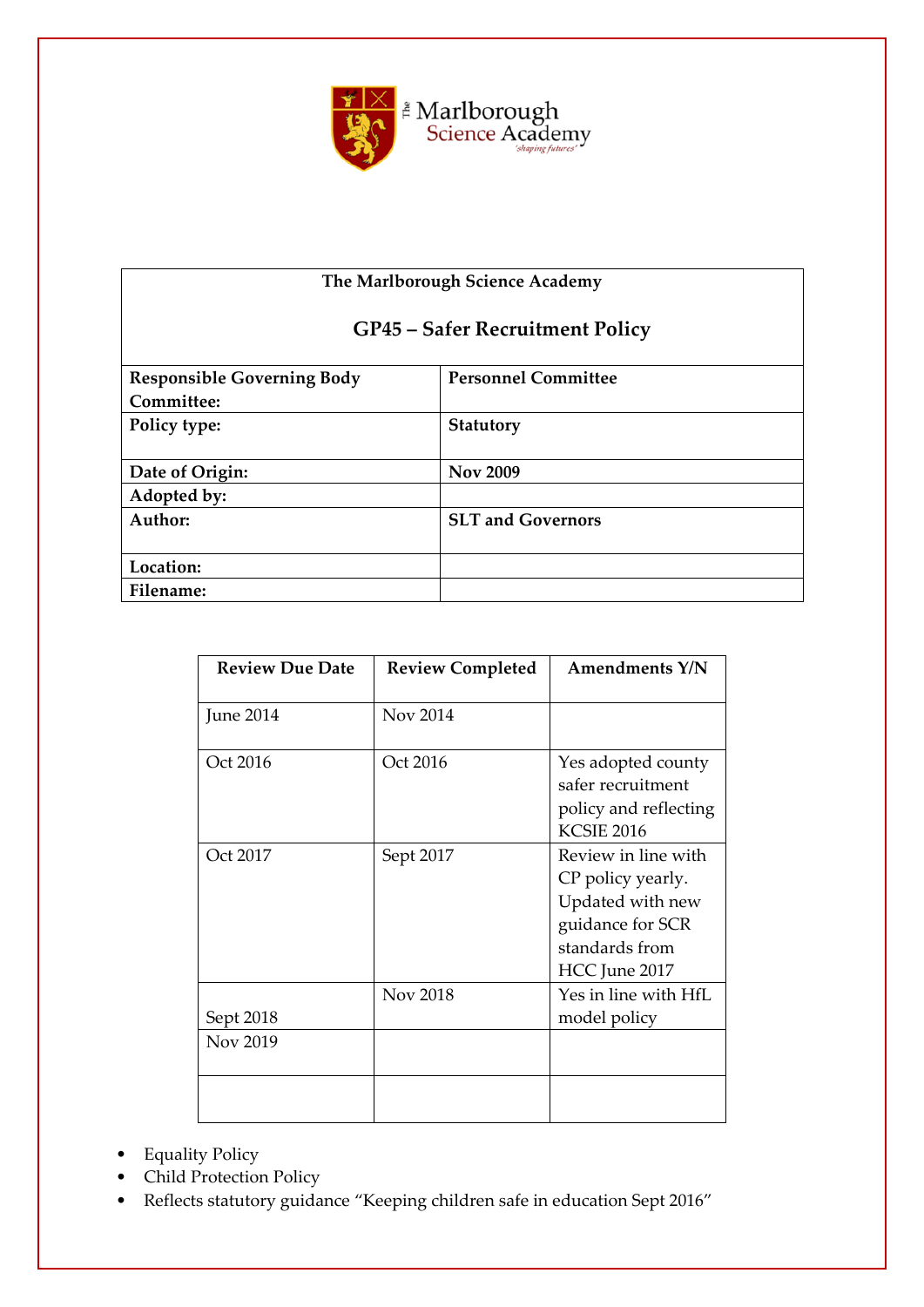### **1. Introduction**

The purpose of this policy is to set out the minimum requirements of a recruitment process that aims to:

- attract the best possible applicants to vacancies
- deter prospective applicants who are unsuitable for work with children or young people
- identify and reject applicants who are unsuitable for work with children and young people

### **2. Identification of recruiters**

Subject to the availability of training, the school will maintain a position in which at least one recruiter has successfully received accredited training in safe recruitment procedures

### **3. Inviting applicants**

**3.1** Advertisements for posts, whether in newspapers, journals or on-line, will include the statement:

"The school is committed to safeguarding children and young people. All post holders are subject to a satisfactory Disclosure and Barring Service (DBS) check."

**3.2** Prospective applicants will be supplied, as a minimum, with the following:

- job description and person specification
- the school's child protection policy
- the school's recruitment policy (this document)
- the selection procedure for the post
- an application form
- **3.3** All prospective applicants must complete, in full, an application form

### **4. Shortlisting and references**

- **4.1** shortlisting of candidates will be against the person specification for the post
- **4.2** where possible, references will be taken up before the selection stage, so that any discrepancies can be probed during the selection stage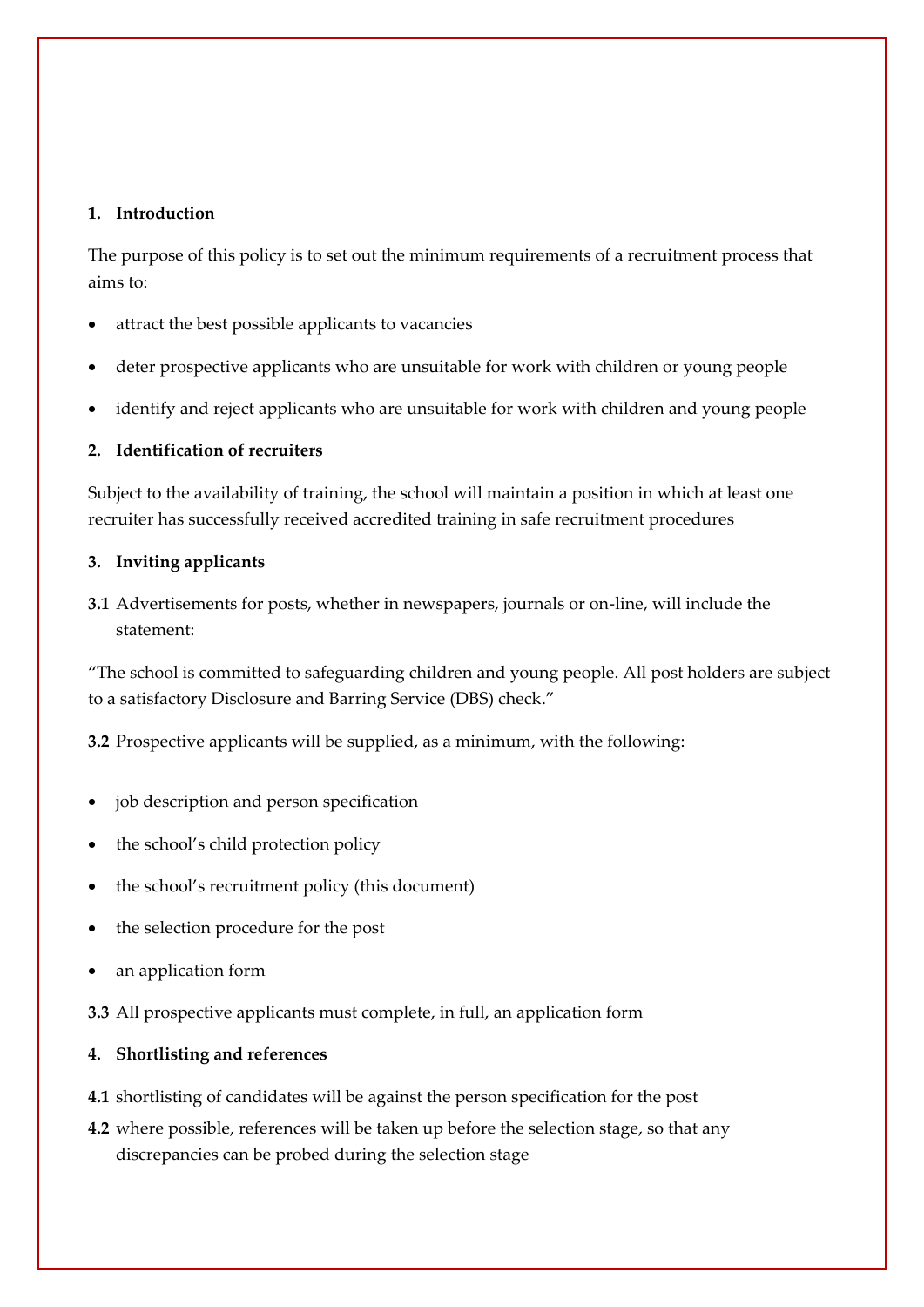- **4.3** references will be sought directly from the referee. References or testimonials provided by the candidate will never be accepted see 4.4
- **4.4** All references will be verified through email trail from employers formal email address or by telephone. Email evidence will be attached to references and verification will be recorded on SCR as required.
- **4.5** where necessary, referees will be contacted by telephone or email in order to clarify any anomalies or discrepancies. A detailed written note will be kept of such exchanges
- **4.6** where necessary, previous employers who have not been named as referees will be contacted in order to clarify any anomalies or discrepancies. A detailed written note will be kept of such exchanges
- **4.7** Referees will always be asked specific questions about:
- the candidate's suitability for working with children and young people
- any disciplinary warnings, including time-expired warnings, that relate to the safeguarding of children
- the candidate's suitability for this post
- **4.8** school employees are entitled to see and receive, if requested, copies of their employment references

### **5. Secretary of State Prohibition Orders (all teaching and management roles)**

- **5.1** in all cases where an applicant is to undertake a teaching role of any kind a Prohibition Order check will be made using the NCTL Teacher Services. It is anticipated that this will be performed at the shortlisting stage but will in any case be made before any offer of employment is made
- **5.2** Prohibition orders prevent a person from carrying out teaching work in schools, sixth form colleges, 16 to 19 academies, relevant youth accommodation and children's homes in England. A person who is prohibited from teaching must not be appointed to work as a teacher in such a setting
- **5.3** Prohibition orders are made by the Secretary of State following consideration by a professional conduct panel convened by the National College for Teaching and Leadership (NCTL). Pending such consideration, the Secretary of State may issue an interim prohibition order if it is considered to be in the public interest to do so.
- **5.4** A section 128 direction 39 prohibits or restricts a person from taking part in the management of an independent school, including academies and free schools. A person who is prohibited is unable to participate in any management of an independent school such as: a management position in an independent school, academy or free school as an employee; a trustee of an academy or free school trust; a governor or member of a proprietor body for an independent school; or a governor on any governing body in an independent school, academy or free school that retains or has been delegated any management responsibilities. A check for a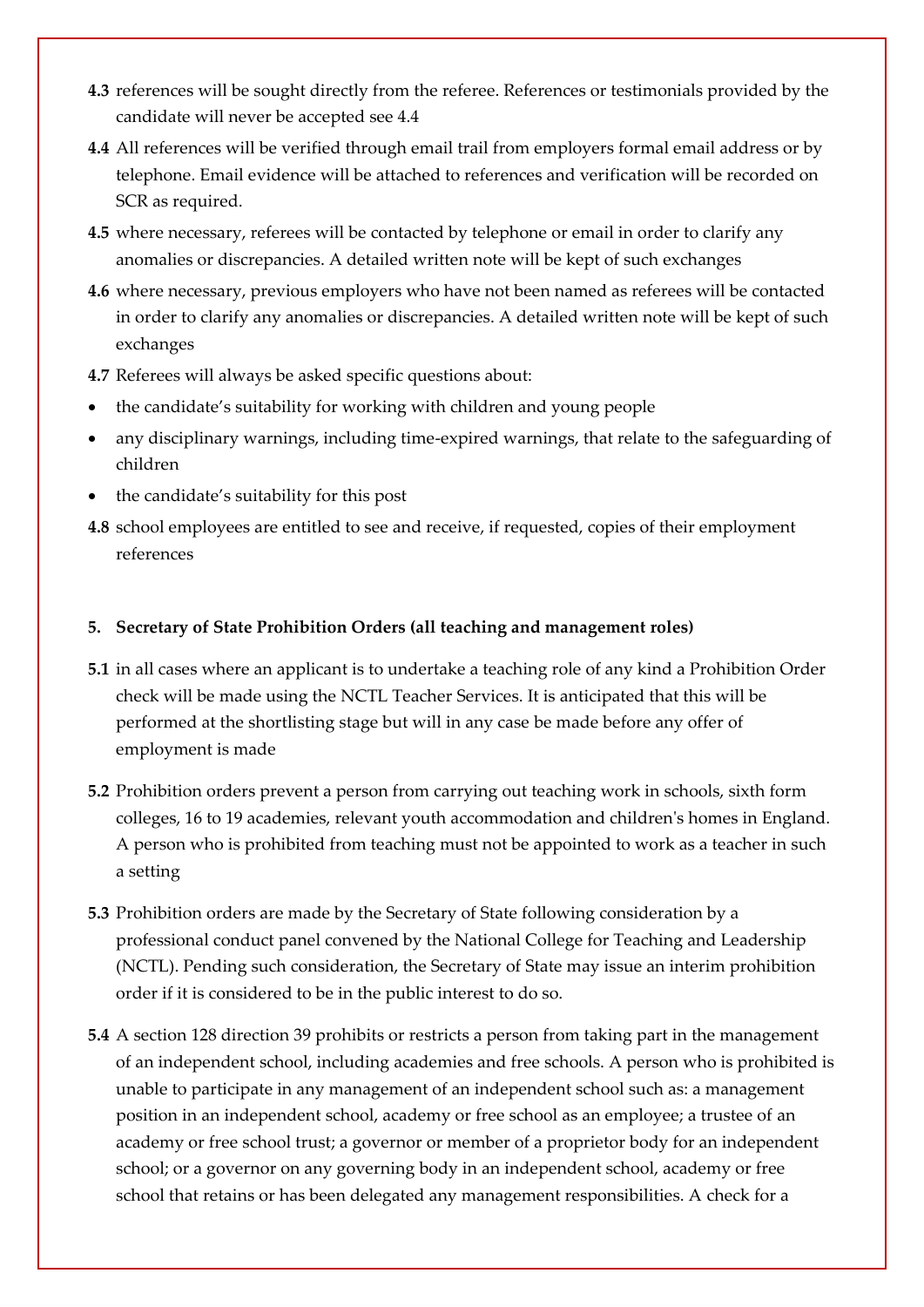section 128 direction will be carried out using the Teacher Services' system. Where the person will be engaging in regulated activity, a DBS barred list check will also identify any section 128 direction.

**5.5** A section 128 barring check will be carried out on all appointments of governors, teaching staff paid on the leadership scale or who have Head of Faculty status, Heads of Department and support staff who are paid on the leadership scale or management scale (M1 upwards).

## **6. The selection process**

- **6.1** selection techniques will be determined by the nature and duties of the vacant post, but all vacancies will require an interview of short-listed candidates
- **6.2** interviews will always be face-to-face. Telephone interviews may be used at the short-listing stage but will not be a substitute for a face-to-face interview (which may be via visual electronic link)
- **6.3** candidates will always be required:
- to explain satisfactorily any gaps in employment
- to explain satisfactorily any anomalies or discrepancies in the information available to recruiters
- to declare any information that is likely to appear on a DBS check
- to demonstrate their capacity to safeguard and protect the welfare of children and young people

6.4 The lead safer recruitment trained person identified on each interview panel will review all application paperwork for candidates short listed for interview against safer recruitment standards. Any areas of concern for discussion or further clarification during interview will be recorded on the school's "Safer recruitment check list." Details of discussion will be evidenced on interview notes and that required standards have been met or not on the check list. Interview notes and check list will be retained for the successful candidate. See Appendix A.

# **7. Employment Checks**

# **7.1 All successful applicants are required:**

- to provide proof of identity
- to complete a DBS application using HertsGuard and receive satisfactory clearance
- have a satisfactory certificate of good conduct/police check relating to time spent living outside of the UK, where applicable (see paragraph 7.4)
- to pass a prohibition from teaching check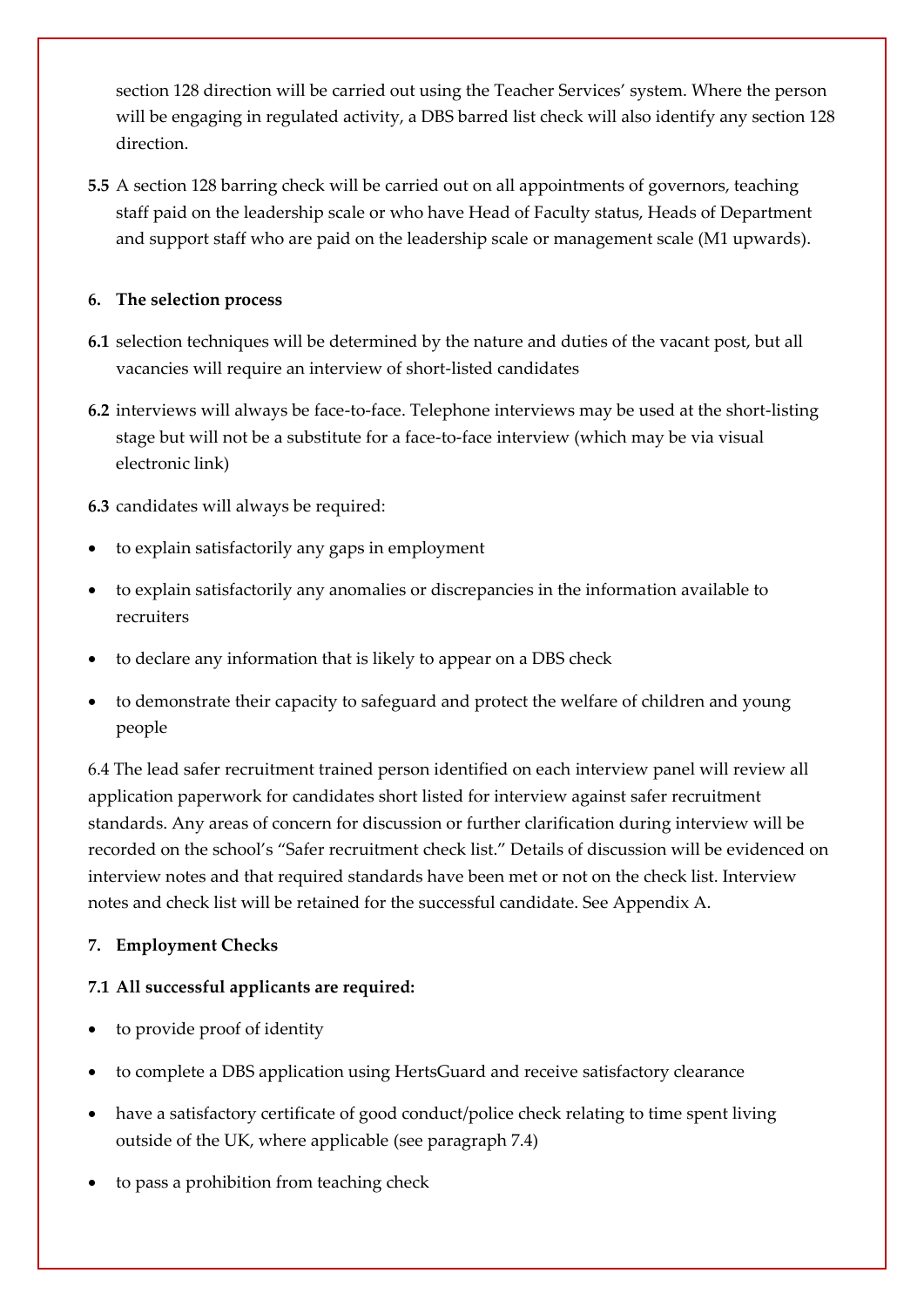- to pass a prohibition from management roles (section 128) check where applicable (part of barred list check for those in regulated activity)
- to provide actual certificates of professional qualifications, as deemed appropriate by the school
- to complete a confidential health questionnaire and be deemed mentally and physically fit to perform the role
- to provide proof of their right to work in the United Kingdom
- to complete a childcare disqualification declaration where appropriate

# **7.2 Proof of identity, Right to Work in the UK & Verification of Qualifications and/or professional status.**

All applicants invited to attend an interview at the school will be required to bring their identification documentation such as passport, birth certificate, driving licence etc. with them as proof of identity/eligibility to work in UK in accordance with those set out in the Immigration, Asylum and Nationality Act 2006 and DBS Code of Practice Regulations.

In addition, applicants must be able to demonstrate that they have actually obtained any academic or vocational qualification required for the position and claimed in their application form.

## **7.3 Fitness to undertake the role**

A confidential pre-employment health questionnaire must be completed to verify the candidate's mental and physical fitness to carry out their work responsibilities. A job applicant can be asked relevant questions about disability and health in order to establish whether they have the physical and mental capacity for the specific role.

# **7.4 Individuals who have lived or worked outside the UK**

When appointing a UK citizen who has lived overseas or a non UK citizen, a Certificate of Good Conduct must be obtained (where possible) from the embassy or a police check obtained from the country the applicant has specified they have spent a significant period of time in. This must happen where the applicant has lived or worked (including studying) in a foreign country for a period of six months within the last five years.

There are a number of exemptions to this:

• if the applicant is currently employed by the school and has already provided the certificate, which can be used for future appointments providing that there is no break in service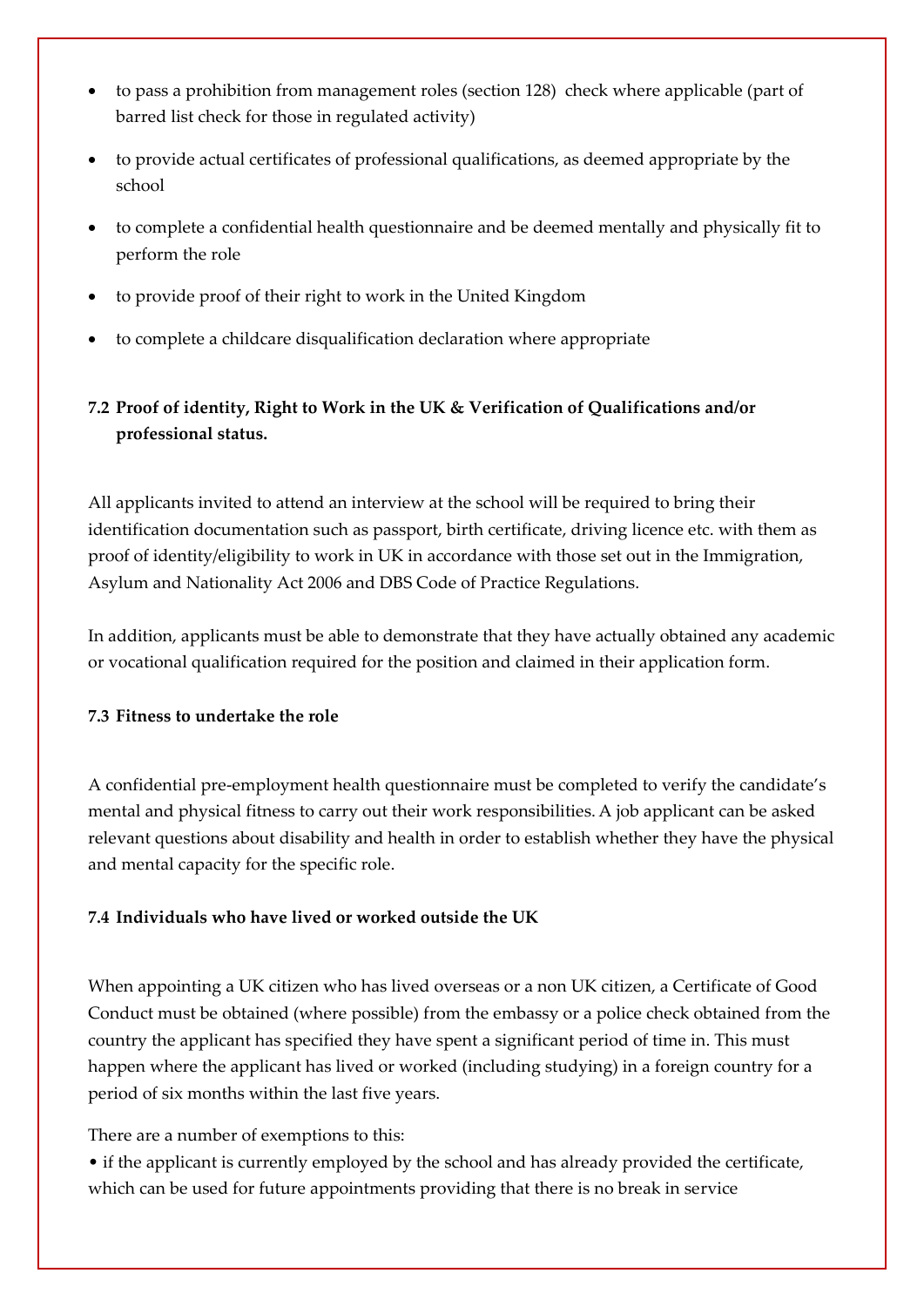• applicants that have spent time overseas as part of Her Majesty Service i.e. Army, Navy, Airforce

• applicants that are seeking asylum will be unable to provide such documentation, as contacting the embassy may jeopardise their safety

If an applicant is unable to provide a Certificate of Good Conduct or police check, evidence must be presented to show that an attempt to obtain a copy has been made. Keeping Children Safe in Education 2018 states "In addition, schools and colleges must make any further checks they think appropriate so that any relevant events that occurred outside the UK can be considered…These further checks should include a check for information about any teacher sanction or restriction that an EEA professional regulating authority has imposed, using the TRATeacher Services' system". Alternative checks could include references obtained from all employers abroad in the last five years that clarify that there are no disciplinary records in regard of safeguarding and that the previous employer has no concern regarding the potential employee working with children in a safeguarded environment (see paragraph 4.6). If the outcomes of these references are satisfactory then a risk assessment can be considered to progress the employment process and meet statutory guidance.

Any costs incurred for obtaining a Certificate of Good Conduct/police check must be met by the individual and will not be reimbursed.

If an applicant is unable to obtain a Certificate of Good Conduct/police check then a Risk Assessment Form must be completed and signed off. All other pre-employment checks must be completed.

## **7.5 Childcare disqualification declaration**

Where relevant, all applicants must complete a self-declaration form provided by the school in relation to the Childcare Disqualification Regulations 2009. This is to cover circumstances where the individual has a conviction that may result in them being barred from working with children or someone living at the same residential address is barred from working with children. Where a positive declaration is made a waiver must be applied for from Ofsted, and be satisfactorily granted, before the applicant may commence work.

## This applies to:

- Early Years provision staff who provide any care for a child up to and including reception age. This includes education in nursery and reception classes and/or any supervised activity (such as breakfast clubs, lunchtime supervision and after school care provided by the school) both during and outside of school hours for children in the early years age range; and
- later years provision (for children under eight) staff who are employed to work in childcare provided by the school outside of school hours for children who are above reception age but who have not attained the age of eight. This does not include education or supervised activity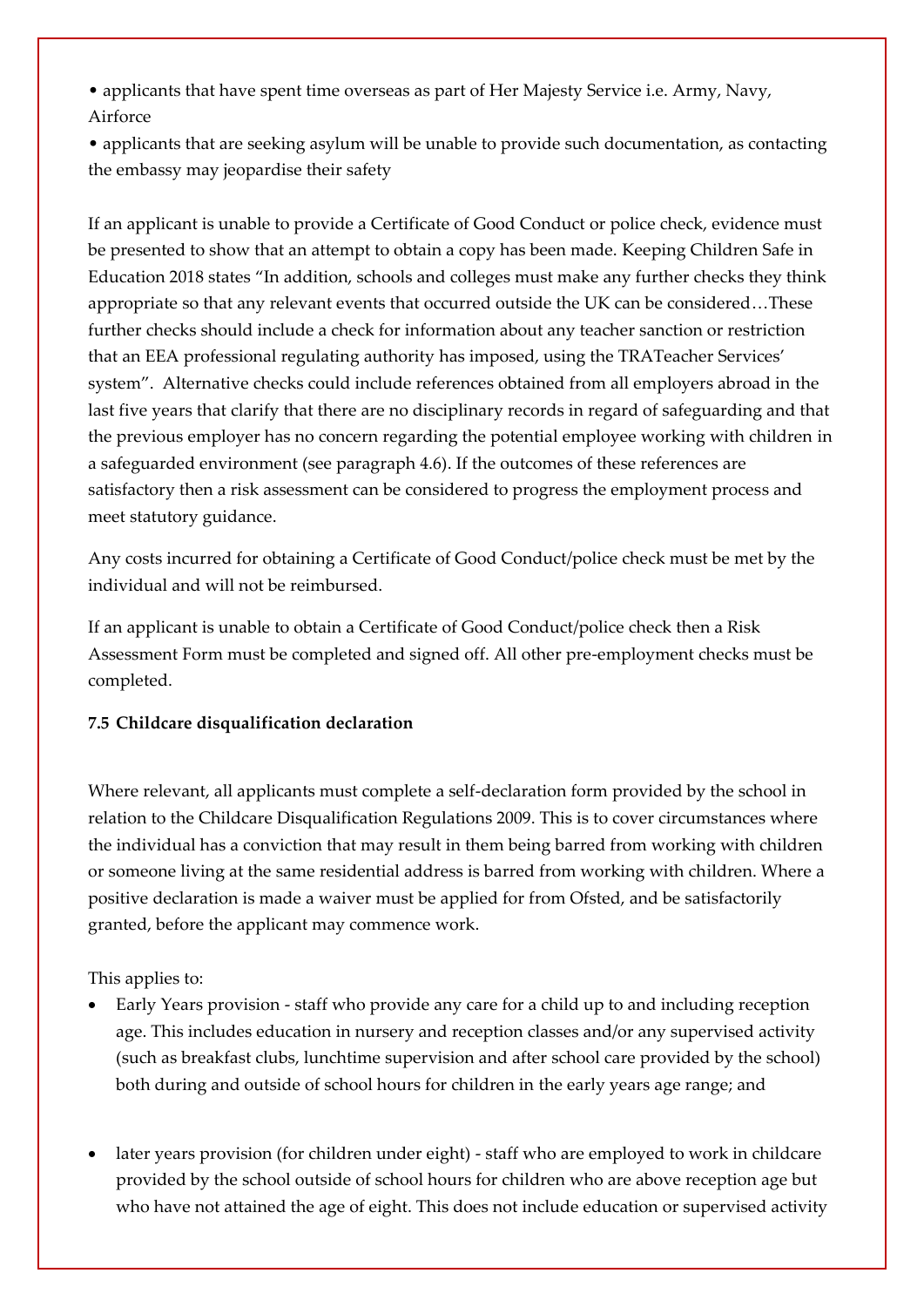for children above reception age during school hours (including extended school hours for cocurricular learning activities, such as the school's choir or sports teams) but it does include before school settings, such as breakfast clubs, and after school provision.

## **8. Offer of appointment**

The appointment of all new employees is subject to the receipt of a satisfactory DBS Certificate, references, medical checks, prohibition checks, childcare disqualification checks and waivers, copies of qualification and proof of identity.

### **9. Single central record**

The school must keep a single central record, referred to in the regulations as the register. The single central record must cover all staff (including supply staff, and teacher trainees on salaried routes) who work at the school. Confirmation that these checks have been carried out along with the date the check was undertaken/obtained must be logged on this record for all employees of the school.

### **10. Induction**

- **10.1** the school recognises that safer recruitment and selection is not just about the start of employment, but should be part of a larger policy framework for all staff. The school will therefore provide ongoing training and support for all staff
- **10.2** all staff who are new to the school will receive induction training that will include the school's safeguarding policies and guidance on safe working practices including Child Protection, PREVENT, FGM awareness and Online safety. This school uses online training modules through Educare to deliver training and demonstrate understanding of these topics. All new staff will have a face to face CP briefing with a DSL to highlight school procedures and key Safeguarding personnel.
- **10.3** regular meetings will be held during the first three months of employment between the new employee(s) and the appropriate manager(s)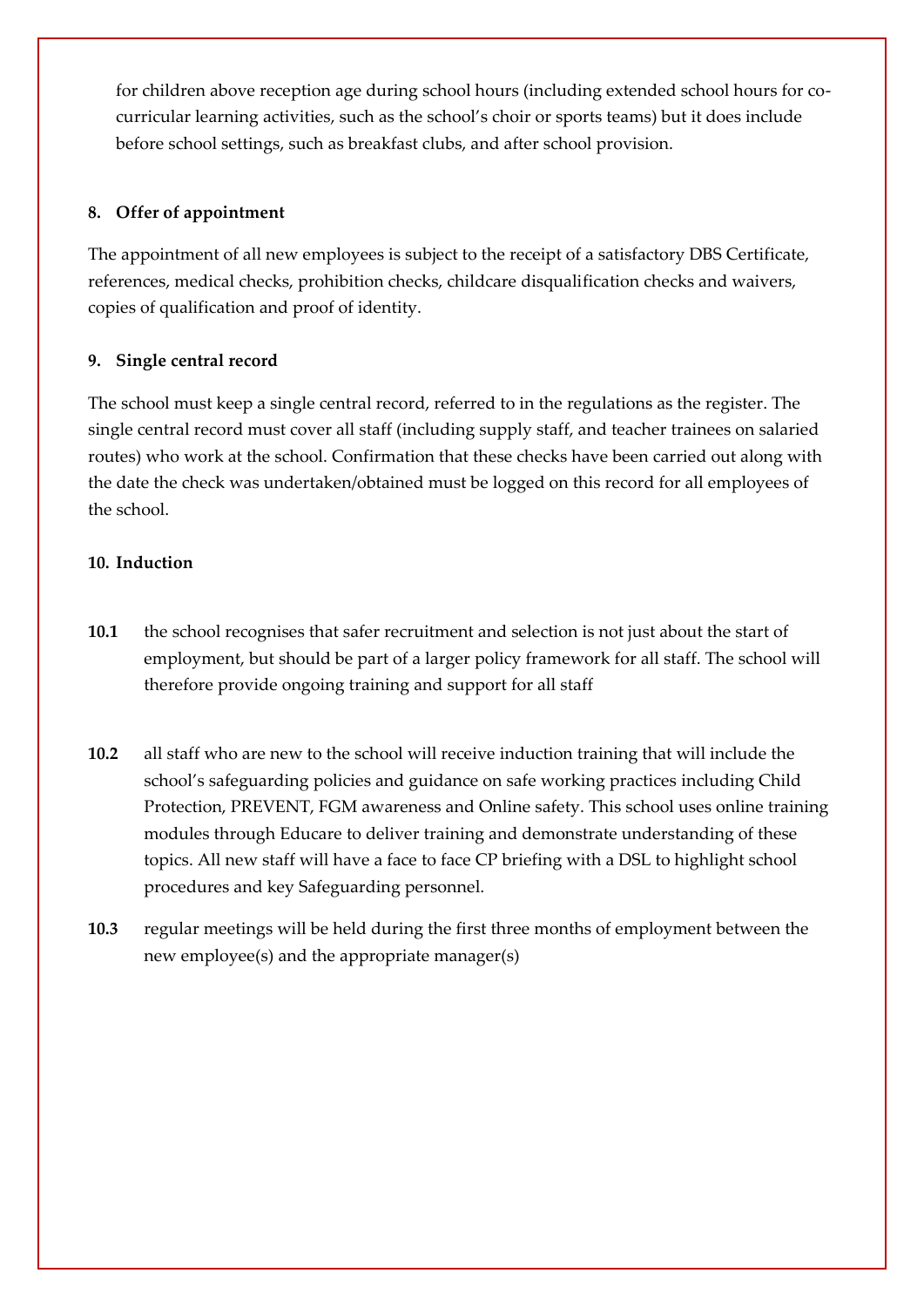# **Appendix A The Marlborough Science Academy Safer Recruitment Checklist**

**This checklist outlines the responsibility of HR and safer recruitment trained interviewer to check and sign off elements of the safer recruitment process for candidates selected for interview.** 

| Candidate name         | Position                                                                                                  |
|------------------------|-----------------------------------------------------------------------------------------------------------|
| Date of interview      |                                                                                                           |
| each application form. | This form must be complete for each applicant short-listed for the above post and stapled to the front of |
| Shortlisting Panel *   |                                                                                                           |
|                        |                                                                                                           |
|                        |                                                                                                           |
|                        | Dejate netod fueno candization foundanced that need to be curlented under oches unding una fuenza         |

| Points noted from application form/process that need to be explored under safeguarding questions(s) |
|-----------------------------------------------------------------------------------------------------|
| 1                                                                                                   |
|                                                                                                     |
| 2                                                                                                   |
|                                                                                                     |
| 3                                                                                                   |
|                                                                                                     |

| <b>Interview Panel*</b> |  |
|-------------------------|--|
|                         |  |

**………………………………………………... ………………………………………………………..**

\*Please circle those members who are safer recruitment trained. The panel must have at least one qualified member.

Please attach interview notes to the application form, ensuring you have captured the information clearly in response to the safeguarding questions.

Check list to be signed off by HR prior to selection and interview.

Safer recruitment trained lead for interview to sign off to confirm full review of application and safeguarding aspect of interview.

Head Teacher to sign to confirm she has reviewed references whether involved in interview or not and potentially retrospectively if two references not available for